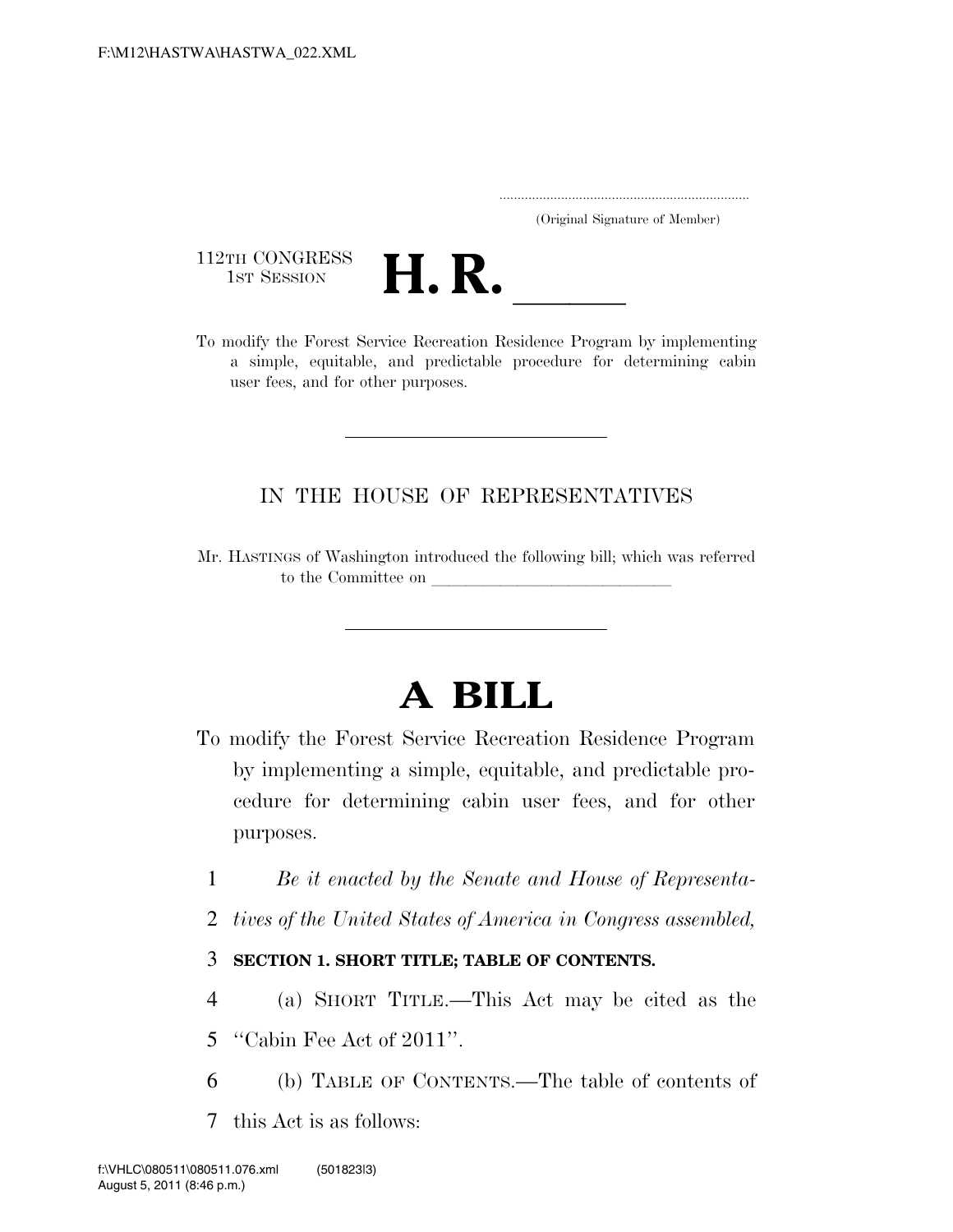- Sec. 1. Short title; table of contents.
- Sec. 2. Definitions.
- Sec. 3. Cabin user fees.
- Sec. 4. Cabin transfer fees.
- Sec. 5. Right of appeal and judicial review.
- Sec. 6. Consistency with other law and rights.
- Sec. 7. Regulations.

#### **SEC. 2. DEFINITIONS.**

In this Act:

| 3              | (1) AUTHORIZATION; AUTHORIZE. The terms              |
|----------------|------------------------------------------------------|
| $\overline{4}$ | "authorization" and "authorize" mean the issuance    |
| 5              | of a special use permit for the use and occupancy of |
| 6              | National Forest System land by a cabin owner under   |
| 7              | the Recreation Residence Program.                    |
| 8              | (2) CABIN.—The term "cabin" means a pri-             |
| 9              | vately built and owned recreation residence and re-  |
| 10             | lated improvements on National Forest System land    |
| 11             | $that-$                                              |
| 12             | $(A)$ is authorized for private use and occu-        |
| 13             | pancy; and                                           |
| 14             | (B) may be sold or transferred between               |
| 15             | private parties.                                     |
| 16             | (3) CABIN OWNER.—The term "cabin owner"              |
| 17             | means-                                               |
| 18             | (A) a person authorized by the Secretary             |
| 19             | to use and to occupy a cabin; and                    |

 (B) a trust, heir, or assign of a person de-scribed in subparagraph (A).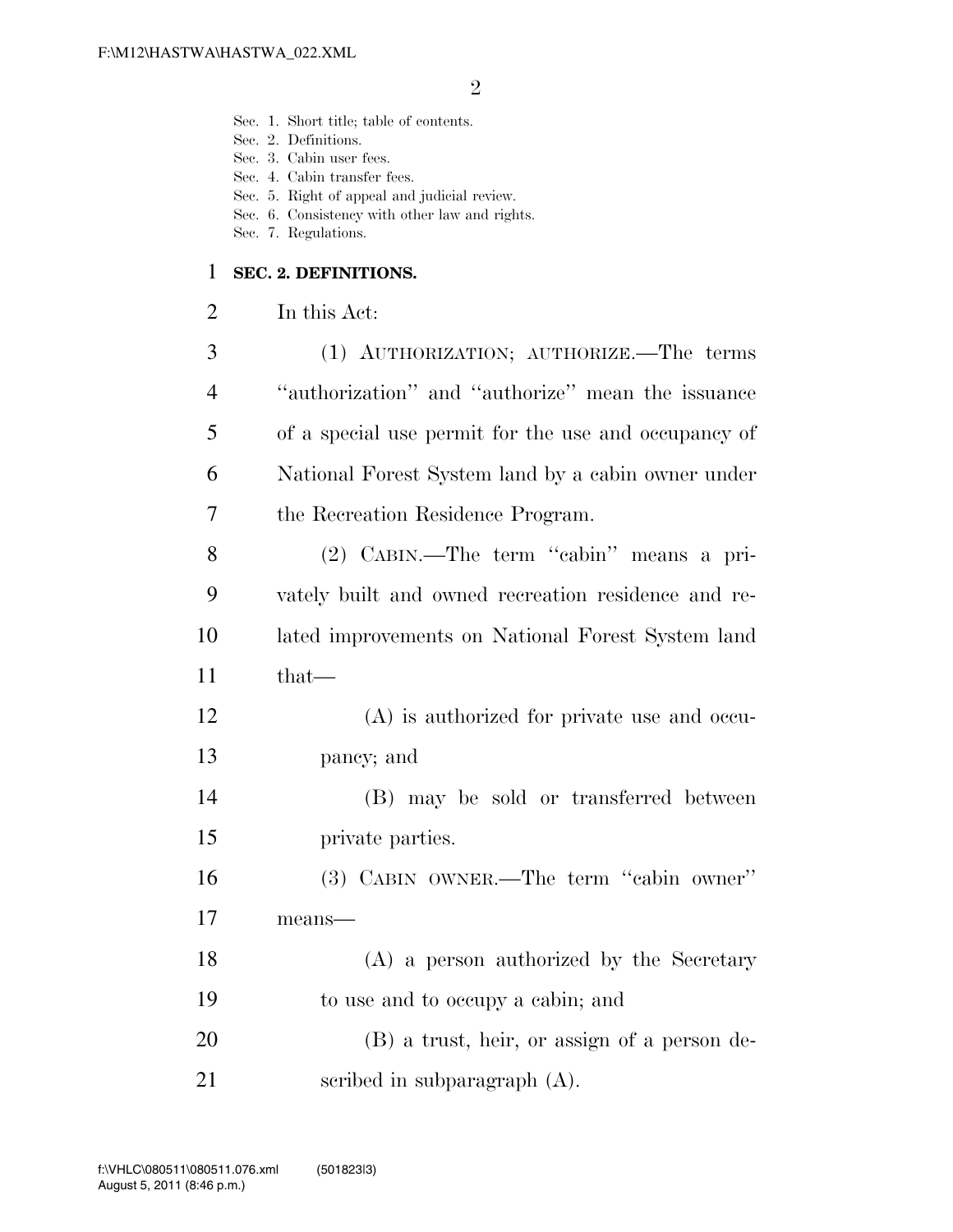| 1              | (4) CABIN TRANSFER FEE.—The term "cabin               |
|----------------|-------------------------------------------------------|
| $\overline{2}$ | transfer fee" means a fee that is paid to the United  |
| 3              | States on the transfer of a cabin between private     |
| $\overline{4}$ | parties for money or other consideration that results |
| 5              | in the issuance of a new permit.                      |
| 6              | (5) CABIN USER FEE.—The term "cabin user              |
| $\overline{7}$ | fee" means an annual fee paid to the United States    |
| 8              | by a cabin owner in accordance with an authoriza-     |
| 9              | tion for the use and occupancy of a cabin.            |
| 10             | (6) CURRENT APPRAISAL CYCLE.—The term                 |
| 11             | "current appraisal cycle" means the completion of     |
| 12             | Forest Service review and acceptance of—              |
| 13             | (A) initial typical lot appraisals; or                |
| 14             | (B) second appraisals, if ordered by cabin            |
| 15             | owners and approved by the Forest Service.            |
| 16             | (7) CURRENT CABIN USER FEE.—The term                  |
| 17             | "current cabin user fee" means the most recent        |
| 18             | cabin user fee, as adjusted under section $3(e)$ .    |
| 19             | $(8)$ LOT.—The term "lot" means a parcel of           |
| 20             | National Forest System land on which a person is      |
| 21             | authorized to build, use, occupy, and maintain a      |
| 22             | cabin.                                                |
| 23             | (9) NATIONAL FOREST SYSTEM.—The term                  |
| 24             | "National Forest System" has the meaning given        |
| 25             | that term in section 11 of the Forest and Rangeland   |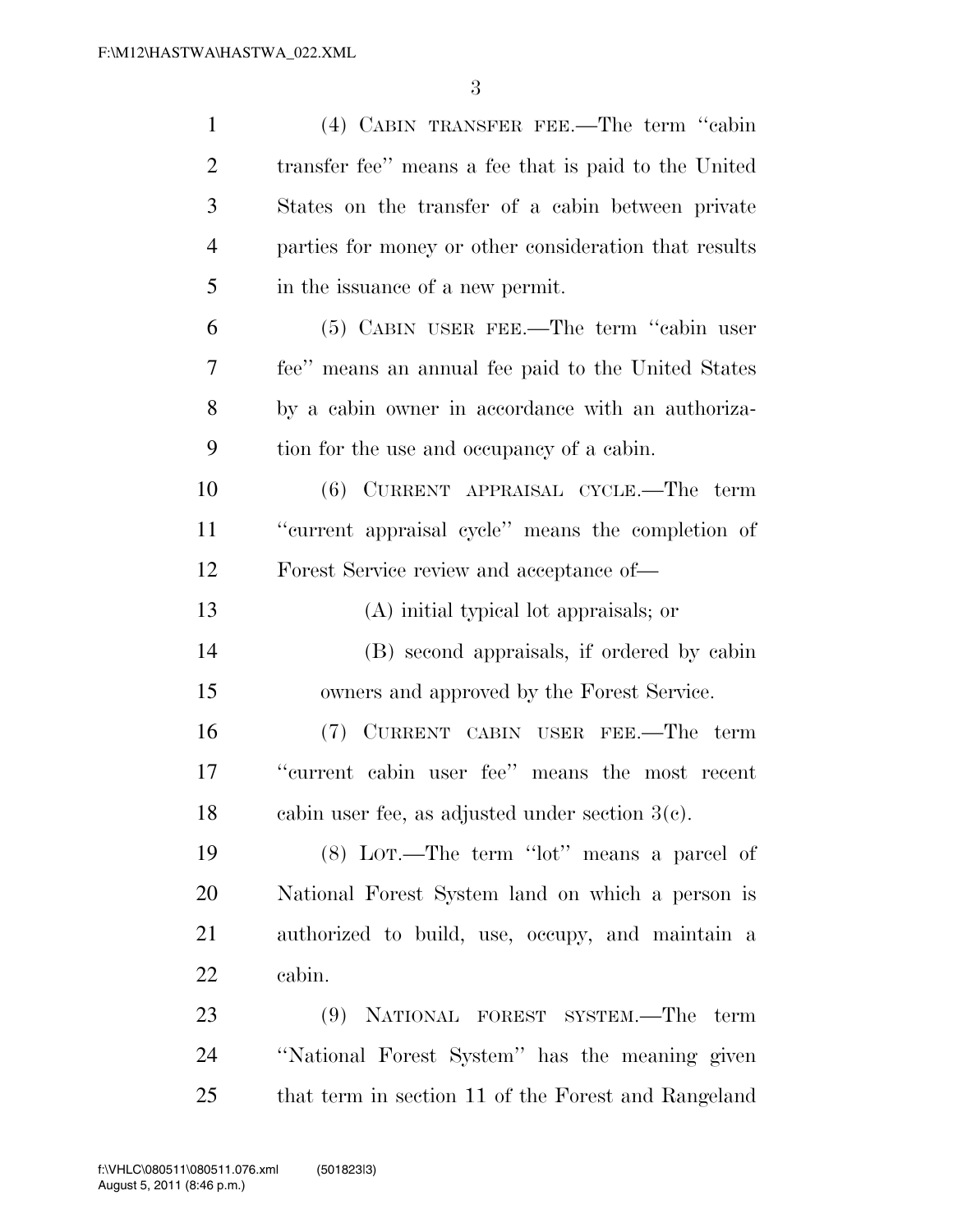|                | $\overline{4}$                                            |
|----------------|-----------------------------------------------------------|
| $\mathbf{1}$   | Renewable Resources Planning Act of 1974 (16)             |
| $\overline{2}$ | U.S.C. 1609).                                             |
| 3              | (10) RECREATION RESIDENCE PROGRAM.—The                    |
| $\overline{4}$ | term "Recreation Residence Program" means the             |
| 5              | Recreation Residence Program established under the        |
| 6              | last paragraph under the heading "FOREST SERV-            |
| 7              | ICE" in the Act of March 4, 1915 (16 U.S.C. 497).         |
| 8              | SECRETARY.—The term "Secretary"<br>(11)                   |
| 9              | means the Secretary of Agriculture, acting through        |
| 10             | the Chief of the Forest Service.                          |
| 11             | (12) TYPICAL LOT.—The term "typical lot"                  |
| 12             | means a cabin lot, or group of cabin lots, in a tract     |
| 13             | that is selected for use in an appraisal as being rep-    |
| 14             | resentative of, and that has similar value character-     |
| 15             | istics as, other lots or groups of lots within the tract. |

**SEC. 3. CABIN USER FEES.** 

 (a) PAYMENT OF CABIN USER FEES.—Cabin owners shall pay an annual cabin user fee established by the Sec-retary in accordance with this section.

20 (b) INITIAL CABIN USER FEES.—

 (1) ESTABLISHMENT.—The Secretary shall es- tablish initial cabin user fees in accordance with this subsection.

 (2) ASSIGNMENT TO VALUE TIERS.—On com-pletion of the current appraisal cycle, as required by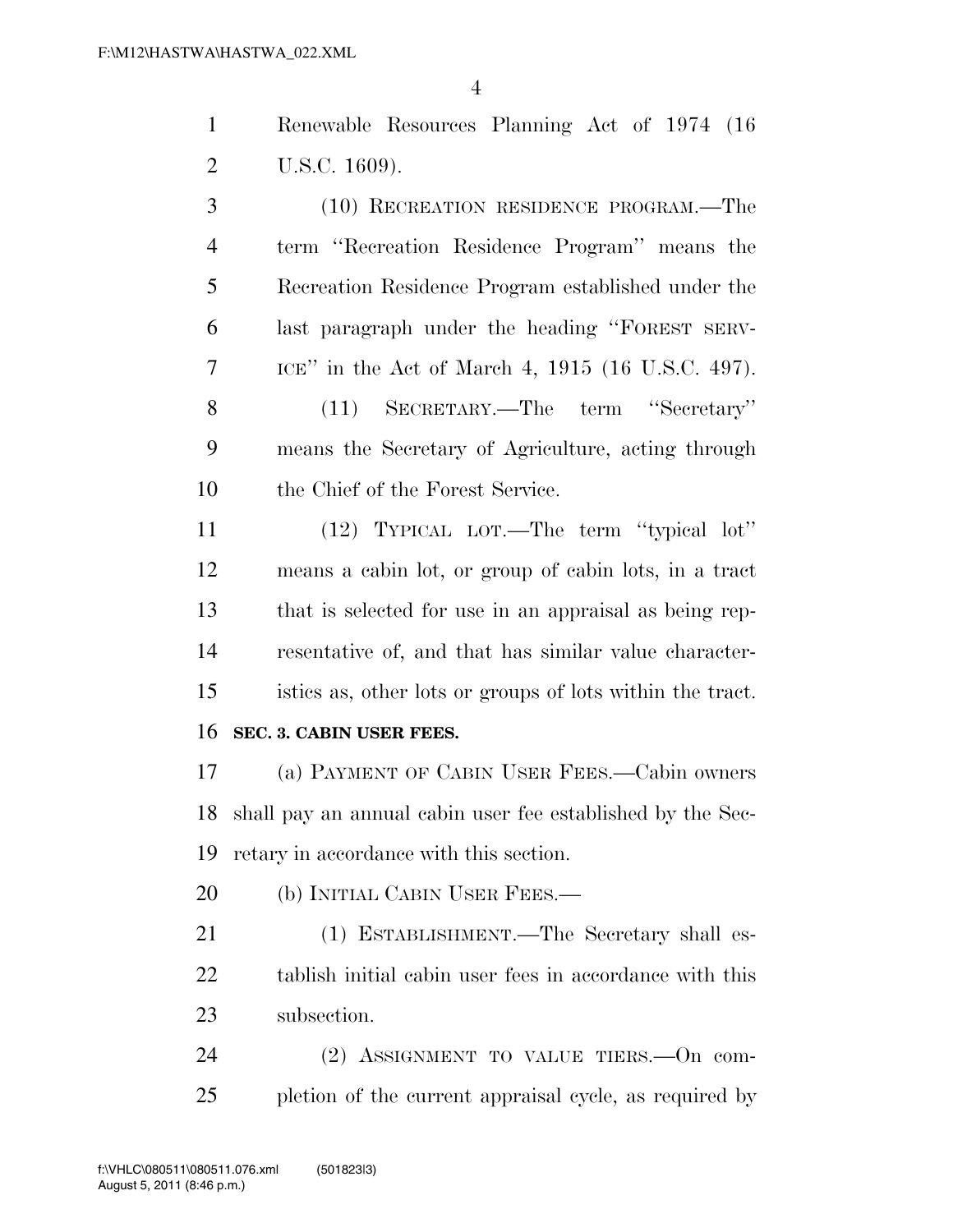paragraph (4), the Secretary shall assign each per- mitted lot on National Forest System land to 1 of 9 tiers based on the following considerations: (A) Before assigning the lots to tiers, all appraised lot values shall be adjusted, or nor-

 malized, for price changes occurring after the appraisal, in accordance with the National As- sociation of Homebuilders/Wells Fargo Housing Opportunity Index.

 (B) Second appraisal values that meet Forest Service standards for approval shall su- persede initial lot appraisal values for the nor- malization and ranking process under subpara-graph (A).

 (C) The tiers shall be established, on a na- tional basis, according to relative lot value, with lots having the lowest adjusted appraised value assigned to tier 1 and lots having the highest adjusted appraised value assigned to tier 9.

 (D) The number of lots (by percentage) as- signed to each tier is contained in the table set forth in paragraph (3).

 (E) Data from incomplete appraisals may not be used to establish the fee tiers under this subsection.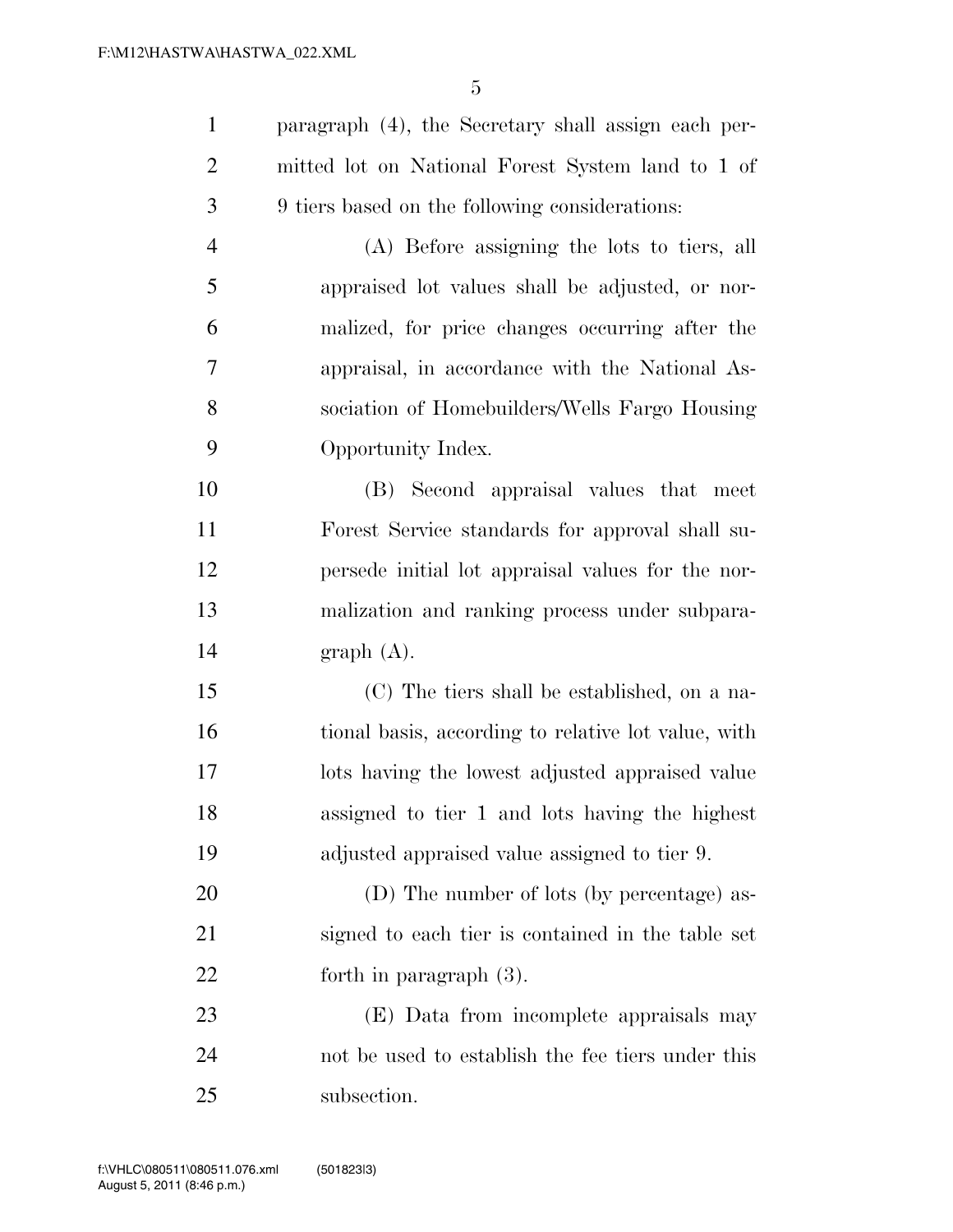| $\mathbf{1}$   | (F) Until assigned to a tier under this sub-          |
|----------------|-------------------------------------------------------|
| 2              | section, the Secretary shall assess an interim        |
| 3              | fee for permitted cabin lots (including lots with     |
| $\overline{4}$ | incomplete appraisals), which shall be an             |
| 5              | amount equal to the lesser of—                        |
| 6              | $(i)$ \$4,500; or                                     |
| $\overline{7}$ | (ii) the amount of the current cabin                  |
| 8              | user fee.                                             |
| 9              | (3) AMOUNT OF INITIAL CABIN USER FEES.-               |
| 10             | The initial cabin user fees, based on the assignments |
| 11             | under paragraph $(2)$ , are as follows:               |

| Fee Tier | Approximate Percent of<br>Permits Nationally | Fee Amount |
|----------|----------------------------------------------|------------|
| Tier 1   | 8 percent                                    | \$500      |
| Tier 2   | 16 percent                                   | \$1,000    |
| Tier 3   | 20 percent                                   | \$1,500    |
| Tier 4   | 20 percent                                   | \$2,000    |
| Tier 5   | 12 percent                                   | \$2,500    |
| Tier 6   | 8 percent                                    | \$3,000    |
| Tier 7   | 6 percent                                    | \$3,500    |
| Tier 8   | 6 percent                                    | \$4,000    |
| Tier 9   | 4 percent                                    | \$4,500    |

 (4) DEADLINE FOR COMPLETION OF CURRENT APPRAISAL CYCLE.—Not later than 3 years after the date of enactment of this Act, the Secretary shall complete the current appraisal cycle.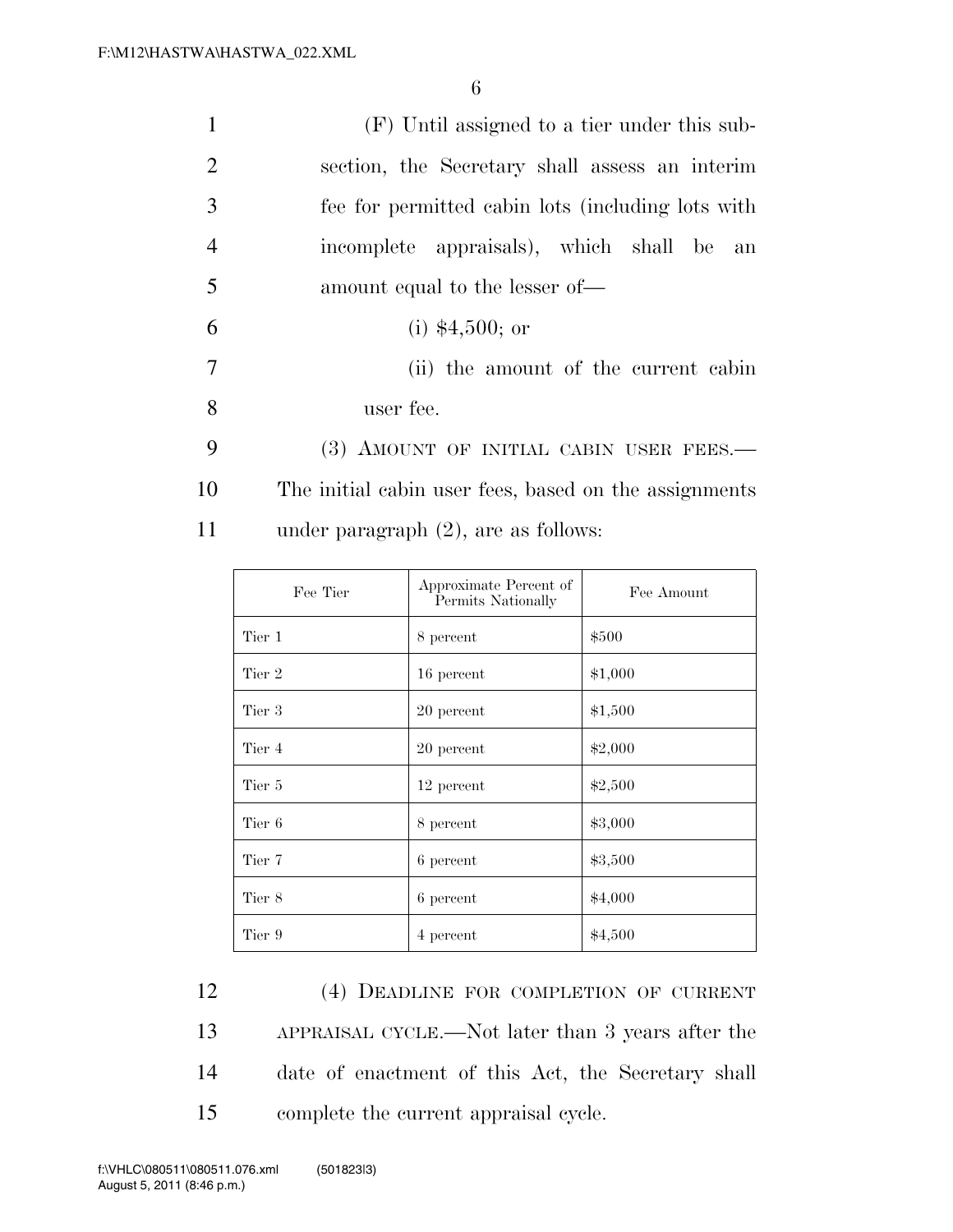(5) ADJUSTMENT OF INTERIM FEES.—An in-2 terim fee assessed under paragraph  $(2)(F)$  shall be subject to annual adjustments in accordance with subsection (c) (6) EFFECTIVE DATE.—The initial cabin user fees required by this subsection shall take effect be- ginning with the first calendar year beginning after the completion of the current appraisal cycle. (c) ANNUAL ADJUSTMENTS OF CABIN USER FEE.— (1) IN GENERAL.—Subject to paragraph (2), the Secretary shall use changes in the Implicit Price Deflator for the Gross Domestic Product published by the Bureau of Economic Analysis of the Depart- ment of Commerce, applied on a 5-year rolling aver- age, to assess an annual adjustment to cabin user fees. (2) LIMITATIONS.—Notwithstanding paragraph (1), cabin user fees established under this section shall be increased by not more than 25 percent in an annual adjustment under such paragraph. (d) EFFECT OF DESTRUCTION, SUBSTANTIAL DAM- AGE, OR LOSS OF ACCESS.— (1) IN GENERAL.—The Secretary shall reduce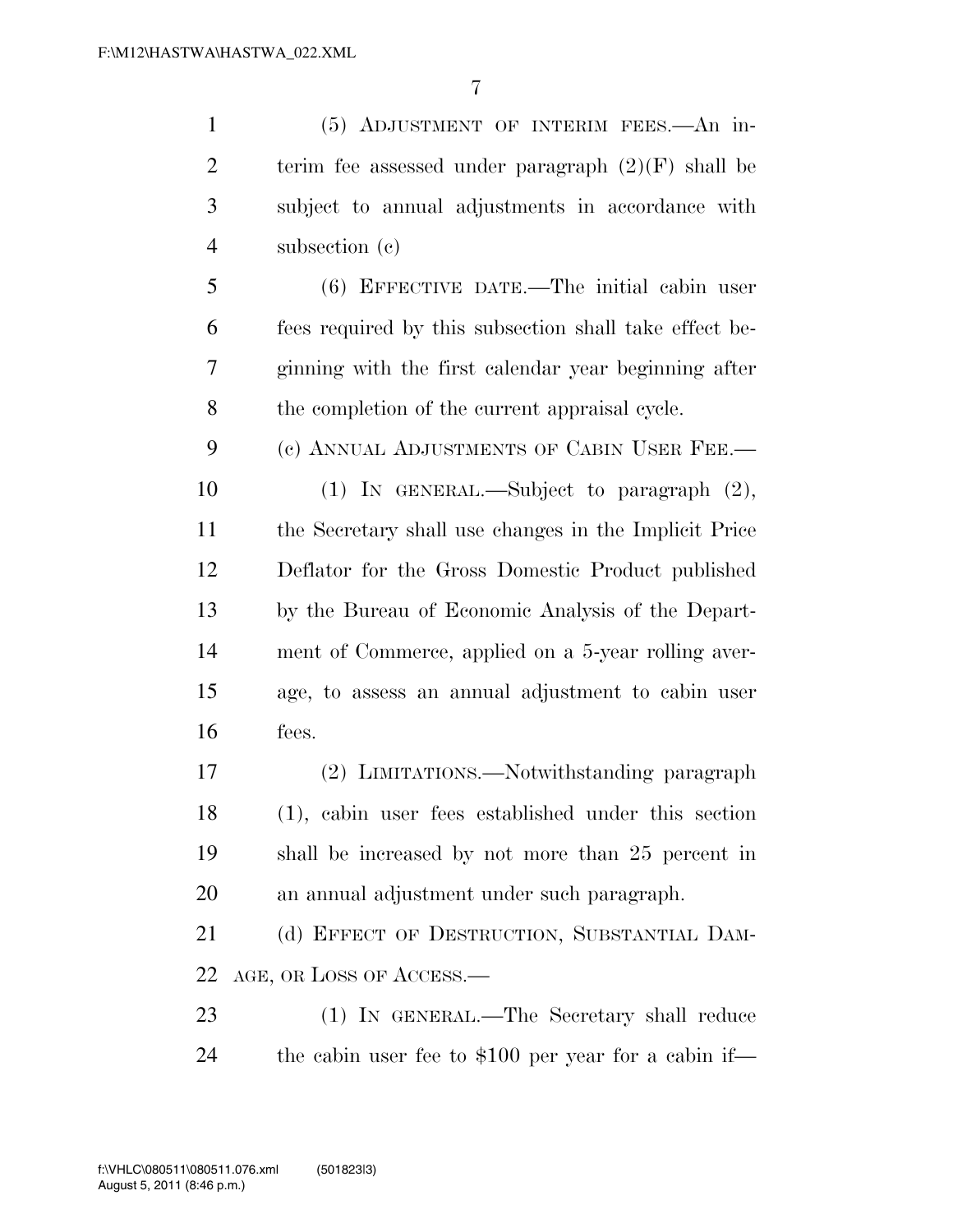| $\mathbf{1}$   | (A) the cabin is destroyed or suffers sub-                 |
|----------------|------------------------------------------------------------|
| $\overline{2}$ | stantial damage in an amount that is greater               |
| 3              | than 50 percent of replacement cost of the                 |
| $\overline{4}$ | cabin; or                                                  |
| 5              | (B) access to the cabin is significantly im-               |
| 6              | paired, whether by catastrophic events, natural            |
| 7              | causes, or governmental actions, which results             |
| 8              | in the cabin being rendered unsafe or unable to            |
| 9              | be occupied.                                               |
| 10             | (2) TERM OF REDUCED FEE.—The reduced fee                   |
| 11             | under paragraph (1) shall be in effect until the later     |
| 12             | $of$ —                                                     |
| 13             | (A) the last day of the year in which the                  |
| 14             | destruction or impairment occurs; or                       |
| 15             | (B) the date on which the cabin may be                     |
| 16             | lawfully reoccupied and normal access has been             |
| 17             | restored.                                                  |
| 18             | SEC. 4. CABIN TRANSFER FEES.                               |
| 19             | (a) PAYMENT OF CABIN TRANSFER FEES.—In con-                |
| 20             | junction with the transfer of ownership of any cabin and   |
| 21             | the issuance of a new permit, the cabin owner transferring |
| 22             | the cabin shall file with the Secretary a sworn statement  |
| 23             | declaring the amount of money or other value received,     |
| 24             |                                                            |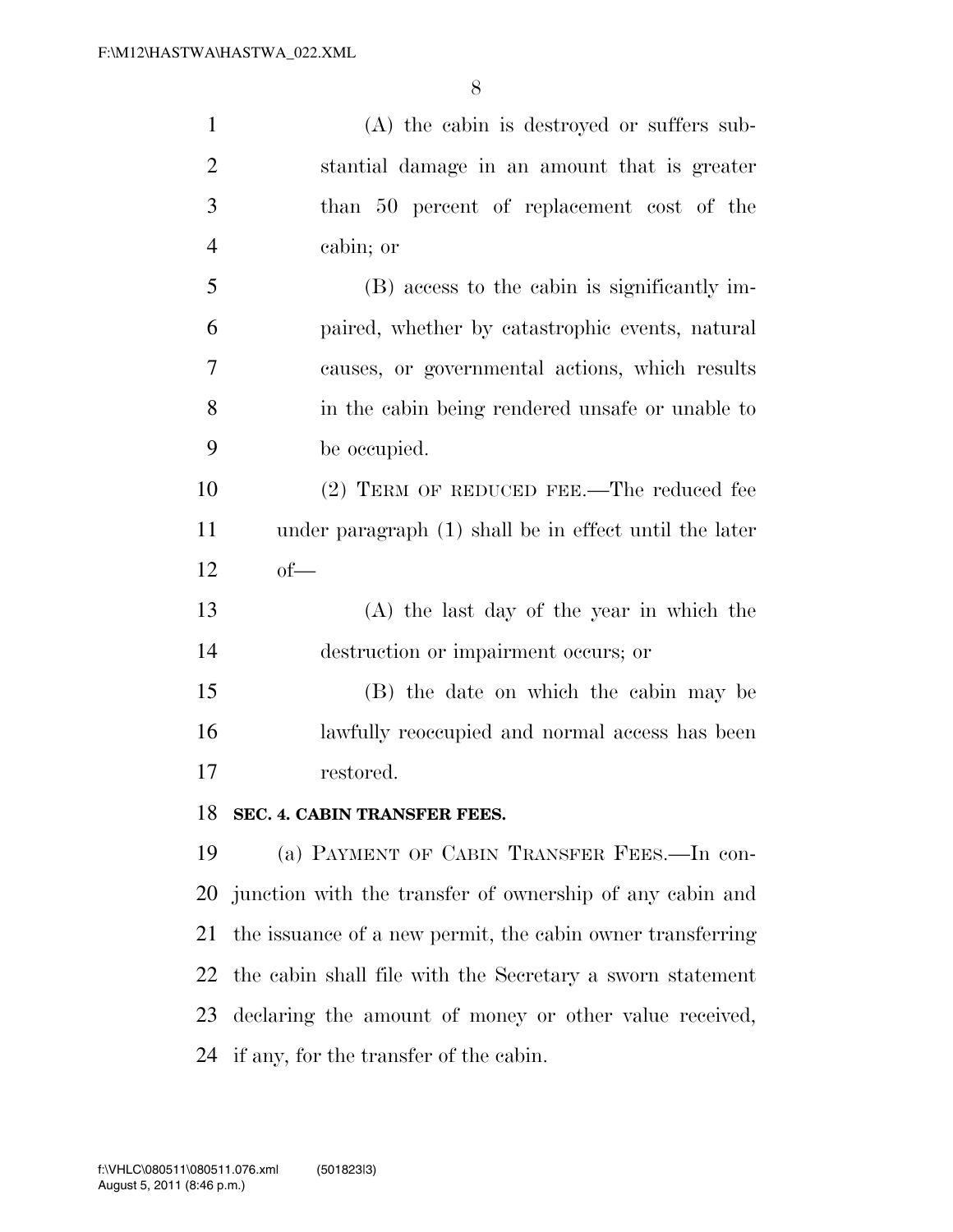(b) AMOUNT.—As a condition of the issuance by the Secretary of a new authorization for the use and occu- pancy of the cabin, the cabin owner transferring the cabin shall pay to the Secretary a cabin transfer fee in an amount determined as follows:

| Consideration Received by Transfer | Transfer Fee Amount                                                                                                                                     |
|------------------------------------|---------------------------------------------------------------------------------------------------------------------------------------------------------|
| \$0 to \$250,000                   | \$1,000                                                                                                                                                 |
| $$250,000.01$ to $$500,000.00$     | $$1,000$ plus 5 percent of consider-<br>ation in excess of $$250,000$ up to<br>\$500,000                                                                |
| $$500,000.01$ and above            | $$1,000$ plus 5 percent of consider-<br>ation in excess of $$250,000$ up to<br>$$500,000$ plus 10 percent of con-<br>sideration in excess of \$500,000. |

 (c) INDEX.—The Secretary shall use changes in the Implicit Price Deflator for the Gross Domestic Product published by the Bureau of Economic Analysis of the De- partment of Commerce, applied on a 5-year rolling aver- age, to determine and apply an annual adjustment to the cabin transfer fee threshold amounts set forth in the table contained in subsection (b).

## **SEC. 5. RIGHT OF APPEAL AND JUDICIAL REVIEW.**

(a) RIGHT OF APPEAL.—

 (1) IN GENERAL.—Notwithstanding any action of a cabin owner to exercise rights in accordance with section 6, the Secretary shall by regulation grant to the cabin owner the right to an administra-tive appeal of the determination of a new cabin user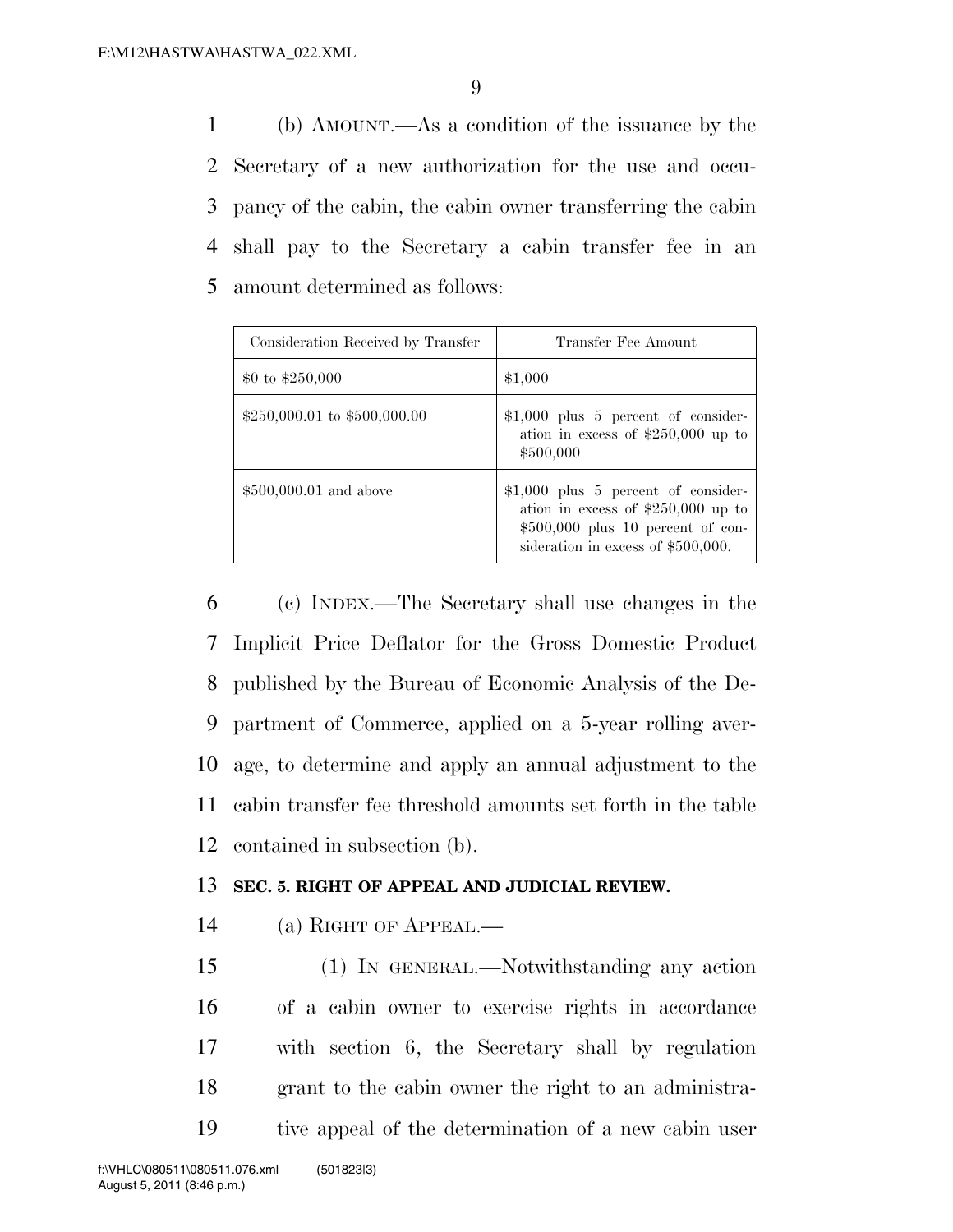| $\mathbf{1}$   | fee, fee tier, cabin transfer fee, or whether or not to       |
|----------------|---------------------------------------------------------------|
| $\overline{2}$ | reduce a cabin user fee under section $3(d)$ .                |
| 3              | (2) APPLICABLE LAW.—An appeal under para-                     |
| $\overline{4}$ | graph (1) shall be pursuant to the appeal process             |
| 5              | provided under subpart $C$ of part 251 of title 36,           |
| 6              | Code of Federal Regulations (or a successor regula-           |
| 7              | tion).                                                        |
| 8              | (b) JUDICIAL REVIEW.—                                         |
| 9              | $(1)$ IN GENERAL.—A cabin owner that contests                 |
| 10             | a final decision of the Secretary under this Act may          |
| 11             | bring a civil action in United States district court.         |
| 12             | $(2)$ VENUE.—The venue for an action brought                  |
| 13             | before the United States district court under this            |
| 14             | subsection shall be in the Federal judicial district in       |
| 15             | which the cabin is located or the permit holder re-           |
| 16             | sides.                                                        |
| 17             | (3) EFFECT ON MEDIATION.—Nothing in this                      |
| 18             | Act precludes a person from seeking mediation for             |
| 19             | an action under this Act.                                     |
| 20             | SEC. 6. EFFECT.                                               |
| 21             | (a) IN GENERAL.—Nothing in this Act limits or re-             |
| 22             | stricts any right, title, or interest of the United States in |
| 23             | or to any land or resource.                                   |
| 24             | (b) SPECIAL RULE FOR ALASKA.—In determining a                 |
| 25             | cabin user fee in the State of Alaska, the Secretary shall    |